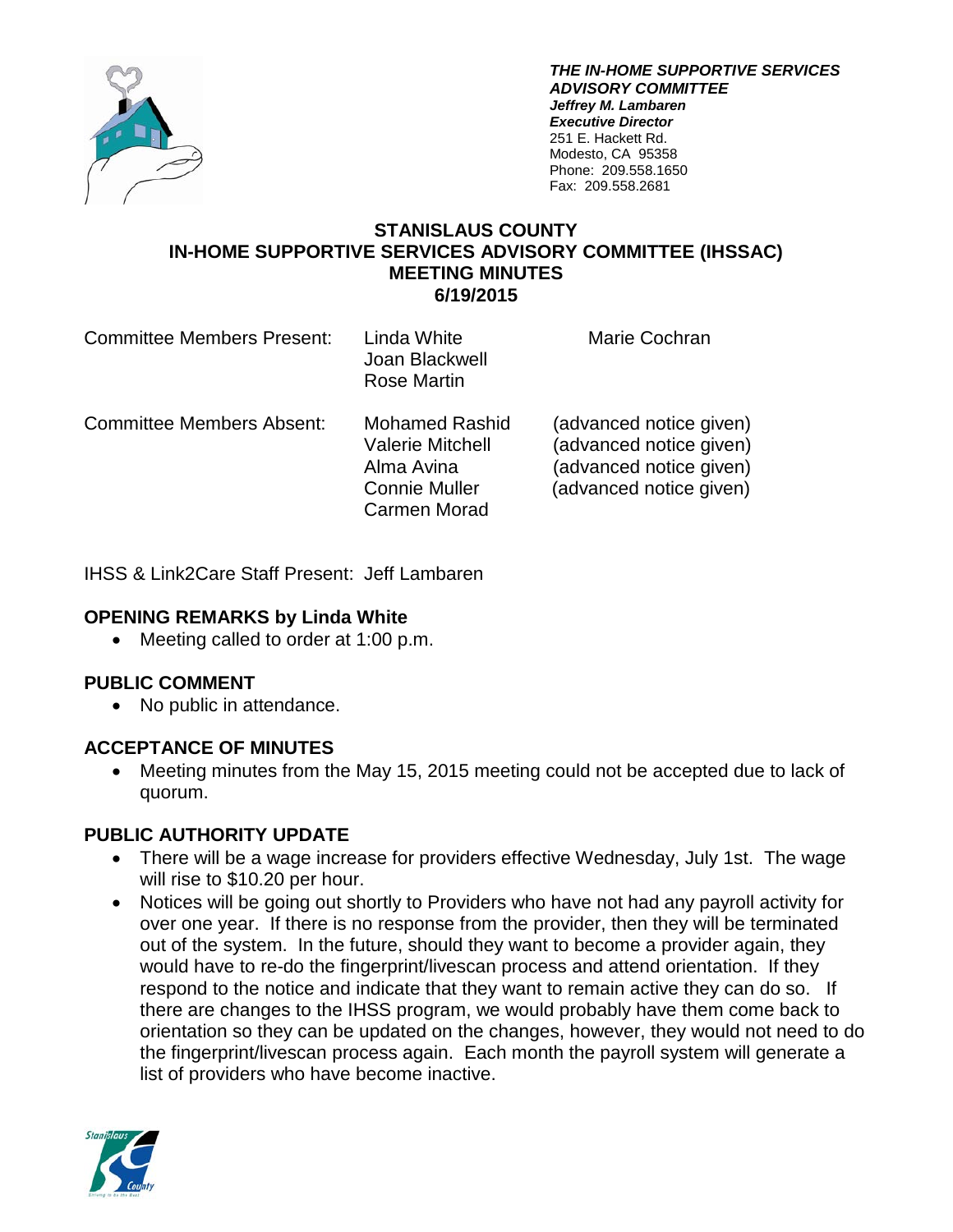# **BUDGET UPDATE**

- The budget passed on June 15th with 4 Trailer Bills. On June 16th, they passed the "Budget Bill Junior" that amends the June 15th budget. So there are still Trailer Bills that are addressing some of the details of that which are going forward. The 7% recipient reduction of IHSS hours will be restored effective Wednesday, July 1st. This weekend the system is being programmed and notices will be going out to all recipients.
- Originally passed in the Assembly Senate version of the budget that went to the Governor was a proposal for California to do a State-only overtime. The Governor said no. The money is appropriated in the budget should court action require it. The Court should hear the appeal case in August-September timeframe. Both sides are likely to appeal to the Supreme Court.
- Handout. The Governor has called for 2 subsequent special sessions with the Legislature to address two items that need to be resolved; one is the funds for roads, highways, and other infrastructure. The other item is for the State's core health program - Medi-Cal.
- Handout. Proclamation by the Governor. He wants to call a special session of the Legislature to address the Managed Care Organization Tax. Originally in the January budget, the restoration of the 7% reduction was tied to the passage of the Managed Care Tax. In the May Revise, the Governor separated the two. The tax had to be redone because it was not in compliance with federal law.

# **LEGISLATIVE UPDATE**

- AB11 (Gonzalez) Paid sick days for IHSS providers. In suspense file; no action.
- AB 97 (Weber) Mechanism to pay IHSS providers for additional hours worked through CCI. Either dies in Senate or vetoed by Governor.
- AB 199 (Beal) Reading Assistance for the Blind. 2 hours/month for reading assistance for blind individuals. Passed by the Assembly. Awaiting policy committee assignment in Senate.
- AB 211 (Gomez) Delink CCI and State Authority. Governor will veto if gets to his desk.
- AB 470 (Chu) Create an IHSS fingerprinting account to improve services to IHSS providers. Bill modified and approved.
- AB 1436 (Burke) Authorized Representative to be able to sign for other individuals. To the Human Services Committee in Senate.
- AJR 8 (Brown) 50th anniversary of Older Americans Act. Passed.
- SB 128 (Wolk) End of Life. Still in process; no status update.
- SB 196 (Hancock) Elder Protective Order for dependent adults. Helps the social worker to get applicable restraining order until court can determine if conservatorship is applicable. Usually financial. Awaiting policy committee assignment in the Assembly.

# **FURTHER ACTION PLANNING FOR 2015-2016**

• The IHSS program has a MOE; the County pays a certain cost and the Public Authority is also included. The Department of Social Services has proposed that the Public Authority can give more money to the Advisory Committee. We would need something